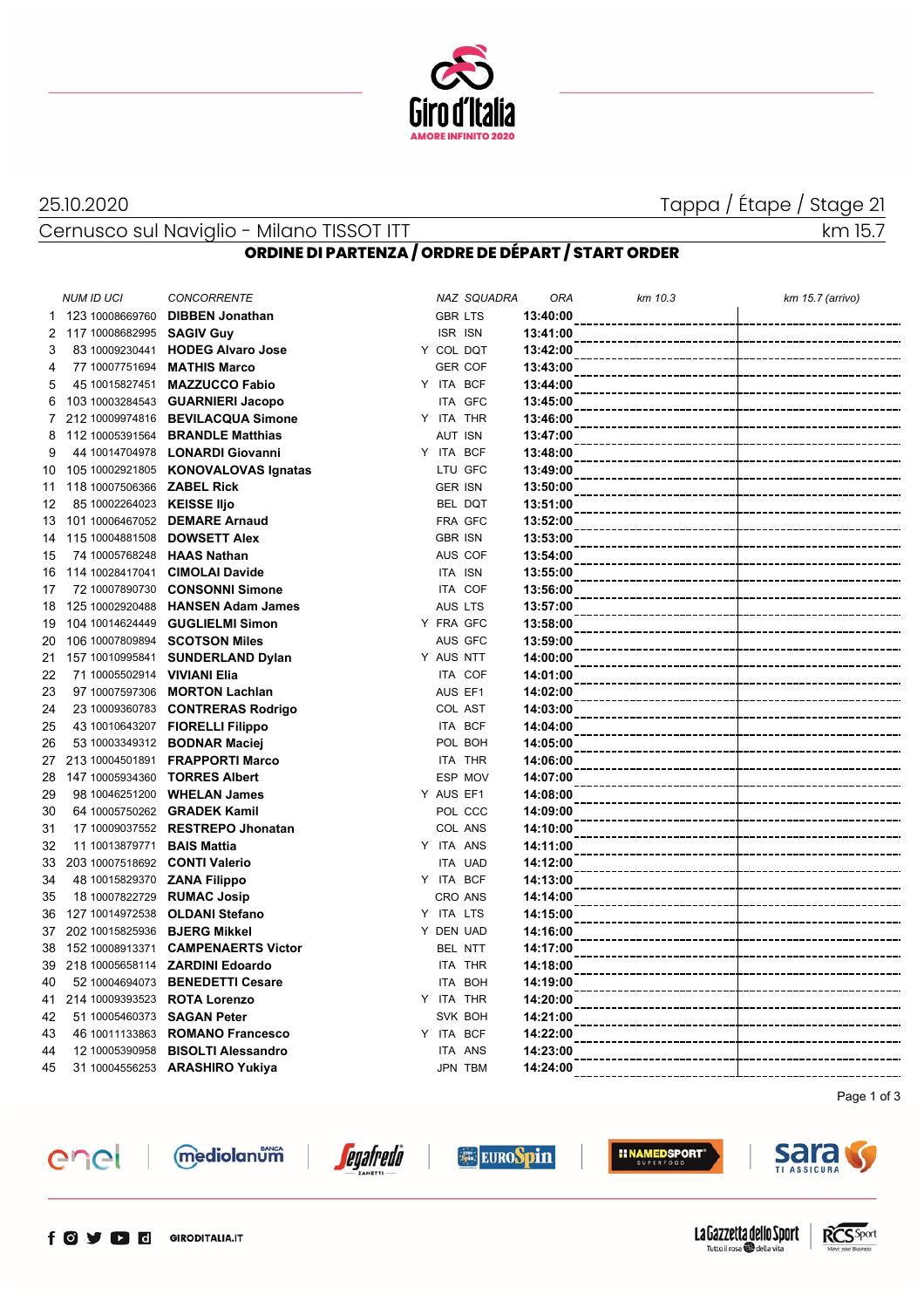

25.10.2020 Tappa / Étape / Stage 21

Cernusco sul Naviglio - Milano TISSOT ITT and the control of the control of the control of the control of the control of the control of the control of the control of the control of the control of the control of the control

## **ORDINE DI PARTENZA / ORDRE DE DÉPART / START ORDER**

|    | <b>NUM ID UCI</b>             | <b>CONCORRENTE</b>                  |                | NAZ SQUADRA    | ORA      | km 10.3         | km 15.7 (arrivo) |
|----|-------------------------------|-------------------------------------|----------------|----------------|----------|-----------------|------------------|
| 46 |                               | 216 10008653592 VAN EMPEL Etienne   |                | NED THR        | 14:25:00 | .               |                  |
| 47 | 62 10007523241 CERNY Josef    |                                     |                | CZE CCC        | 14:26:00 |                 |                  |
| 48 |                               | 34 10003072557 CAPECCHI Eros        |                | ITA TBM        | 14:27:00 |                 |                  |
| 49 | 182 10008669659               | <b>DENZ Nico</b>                    |                | <b>GER SUN</b> | 14:28:00 |                 |                  |
| 50 | 158 10002909980               | <b>WYSS Danilo</b>                  |                | SUI NTT        | 14:29:00 |                 |                  |
| 51 | 14 10007518086                | <b>CHIRICO Luca</b>                 |                | ITA ANS        | 14:30:00 |                 |                  |
| 52 | 41 10009391503                | <b>CARBONI Giovanni</b>             | Y ITA BCF      |                | 14:31:00 |                 |                  |
| 53 | 126 10007962973               | <b>HOLMES Matthew</b>               | <b>GBR LTS</b> |                | 14:32:00 |                 |                  |
| 54 |                               | 76 10009498001 LE TURNIER Mathias   |                | Y FRA COF      | 14:33:00 |                 |                  |
| 55 |                               | 141 10015833818 CARRETERO Hector    |                | Y ESP MOV      | 14:34:00 |                 |                  |
| 56 |                               | 13 10016009832 CEPEDA Jefferson     |                | Y ECU ANS      | 14:35:00 |                 |                  |
| 57 | 102 10008672790               | <b>FRANKINY Kilian</b>              |                | SUI GFC        | 14:36:00 |                 |                  |
| 58 | 156 10009976836               | <b>SOBRERO Matteo</b>               | Y ITA NTT      |                | 14:37:00 |                 |                  |
| 59 | 93 10003032949                | <b>CLARKE Simon</b>                 | AUS EF1        |                | 14:38:00 |                 |                  |
| 60 | 16 10010086970                | <b>RAVANELLI Simone</b>             |                | Y ITA ANS      | 14:39:00 |                 |                  |
| 61 |                               | 5 10009419791 HANNINEN Jaakko       |                | Y FIN ALM      | 14:40:00 |                 |                  |
| 62 |                               | 82 10008661777 BALLERINI Davide     |                | ITA DQT        | 14:41:00 |                 |                  |
| 63 |                               | 15 10007518894 PELLAUD Simon        |                | SUI ANS        | 14:42:00 |                 |                  |
| 64 | 36 10010096569                | <b>PADUN Mark</b>                   |                | Y UKR TBM      | 14:43:00 |                 |                  |
| 65 | 183 10007881333 HAGA Chad     |                                     |                | <b>USA SUN</b> | 14:44:00 |                 |                  |
| 66 |                               | 66 10008628637 MALECKI Kamil        |                | Y POL CCC      | 14:45:00 |                 |                  |
| 67 |                               | 58 10005866662 POLJANSKI Pawel      |                | POL BOH        | 14:46:00 |                 |                  |
| 68 |                               | 142 10003092765 CATALDO Dario       |                | ITA MOV        | 14:47:00 |                 |                  |
| 69 |                               | 92 10009484358 CAICEDO Jonathan     | ECU EF1        |                | 14:48:00 |                 |                  |
| 70 | 67 10006002967                | <b>ROSSKOPF Joseph</b>              |                | USA CCC        | 14:49:00 |                 |                  |
| 71 |                               | 78 10004444402 ROSSETTO Stephane    |                | FRA COF        | 14:50:00 |                 |                  |
| 72 | 38 10006486452 TRATNIK Jan    |                                     |                | SLO TBM        | 14:51:00 |                 |                  |
| 73 | 164 10009164056 GANNA Filippo |                                     | Y ITA IGD      |                | 14:52:00 |                 |                  |
| 74 | 128 10014276865               | <b>VANHOUCKE Harm</b>               | Y BEL LTS      |                | 14:53:00 |                 |                  |
| 75 | 35 10009372406                | <b>NOVAK Domen</b>                  |                | Y SLO TBM      | 14:54:00 |                 |                  |
| 76 |                               | 167 10005587887 PUCCIO Salvatore    |                | ITA IGD        | 14:55:00 |                 |                  |
| 77 |                               | 144 10057336175 RUBIO Einer Augusto |                | Y COL MOV      | 14:56:00 |                 |                  |
| 78 |                               | 146 10006564860 SEPULVEDA Eduardo   |                | ARG MOV        | 14:57:00 |                 |                  |
| 79 | 3 10011942704                 | <b>BOUCHARD Geoffrey</b>            |                | FRA ALM        | 14:58:00 |                 |                  |
| 80 | 153 10009583883               | <b>GEBREIGZABHIER Amanuel</b>       |                | ERI NTT        | 14:59:00 |                 |                  |
| 81 | 25 10009765860                | <b>GREGAARD WILSLY Jonas</b>        | Y DEN AST      |                | 15:00:00 |                 |                  |
| 82 | 195 10014404985               | <b>CONCI Nicola</b>                 | Y ITA TFS      |                | 15:01:00 |                 |                  |
| 83 | 47 10007527786                | <b>TONELLI Alessandro</b>           |                | ITA BCF        | 15:02:00 |                 |                  |
| 84 |                               | 7 10009392412 VENDRAME Andrea       |                | ITA ALM        | 15:03:00 |                 |                  |
| 85 |                               | 192 10010034935 BERNARD Julien      | FRA TFS        |                | 15:04:00 |                 |                  |
| 86 | 116 10002514506               | <b>NAVARRO Daniel</b>               | ESP ISN        |                | 15:05:00 |                 |                  |
| 87 |                               | 32 10005467447 BATTAGLIN Enrico     |                | ITA TBM        | 15:06:00 |                 |                  |
| 88 | 27 10011227631                | <b>RODRIGUEZ Oscar</b>              | Y ESP AST      |                | 15:07:00 |                 |                  |
| 89 | 121 10005708533               | <b>ARMEE Sander</b>                 | BEL LTS        |                | 15:08:00 |                 |                  |
| 90 |                               | 75 10006828174 HANSEN Jesper        |                | DEN COF        | 15:09:00 | --------------- |                  |





mediolanum



**EUROSpin**